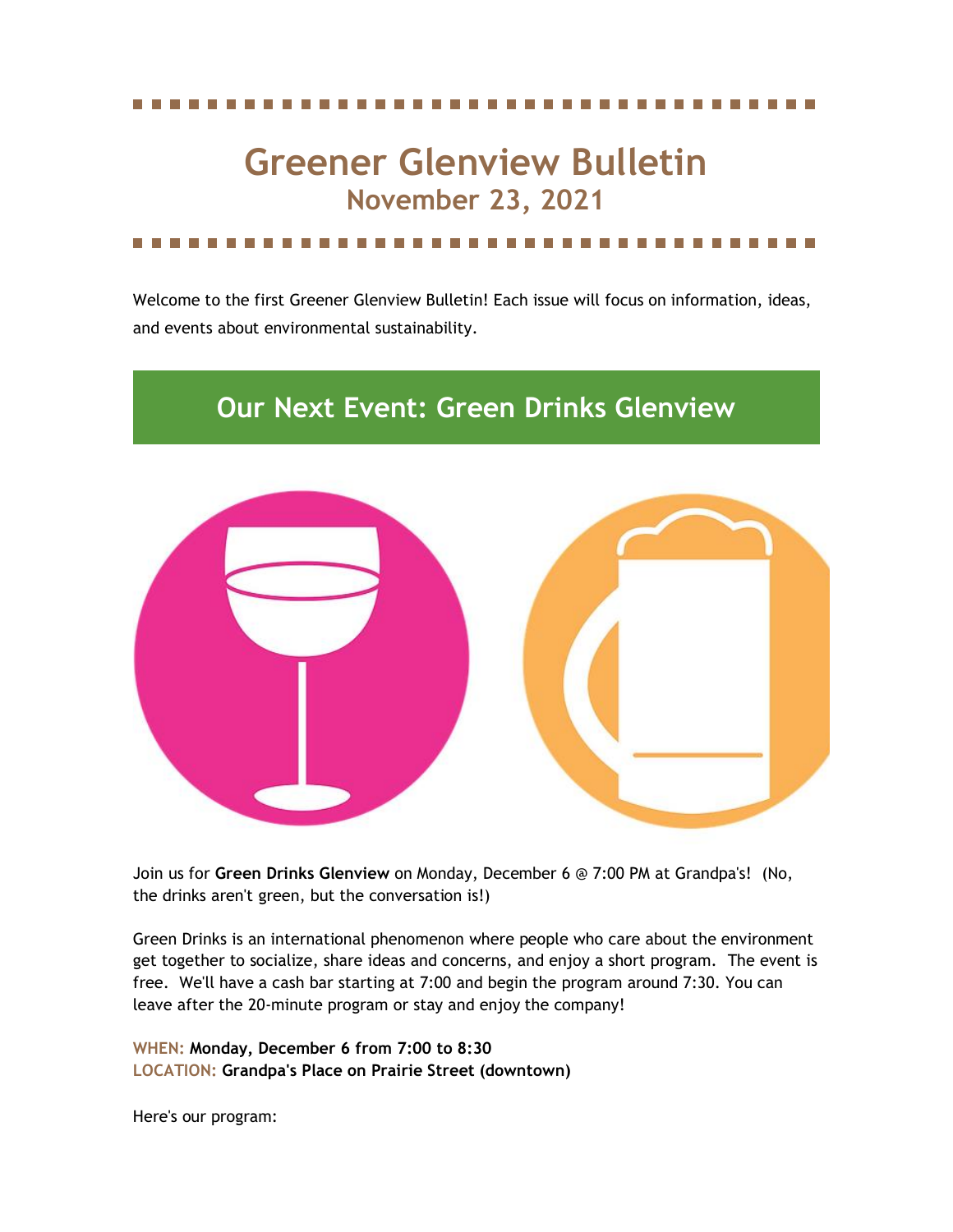### *Village of Glenview Winter Preparedness:*

*How does the village balance environmental stewardship in the winter with safety and fiscal responsibility? How do the de-icing agents affect parkway trees? What are best management practices in responding to snowy and icy weather? Public Works Director Phil Perna and Deputy Director Joe Kenney will address these questions and offer advice on minimizing damage to your property from ice melt products. Bring your questions about winter readiness and other issues in the domain of public works!*

Let us know if you are coming on December 6. [Sign up here.](https://www.greenerglenview.org/green-drinks-glenview-signup) Hope to see you there.

[Check out more events](https://www.greenerglenview.org/events) on our website.

## **In Case You Missed Our October 27 Kickoff**



We were very excited to have over 30 people attend! If you weren't able to come, check out the two posts on our website about the meeting.

[Summary of Greener Glenview Oct. 27 Kickoff Meeting](https://www.greenerglenview.org/post/summary-of-gg-october-27-kickoff-meeting) [Results of Personal Environmental Action Survey](https://www.greenerglenview.org/post/results-for-greener-glenview-personal-environmental-action-survey)

If you have any questions about the meeting, [get in touch.](https://www.greenerglenview.org/contact-us)

**Spotlight: Lead Pipe Replacement**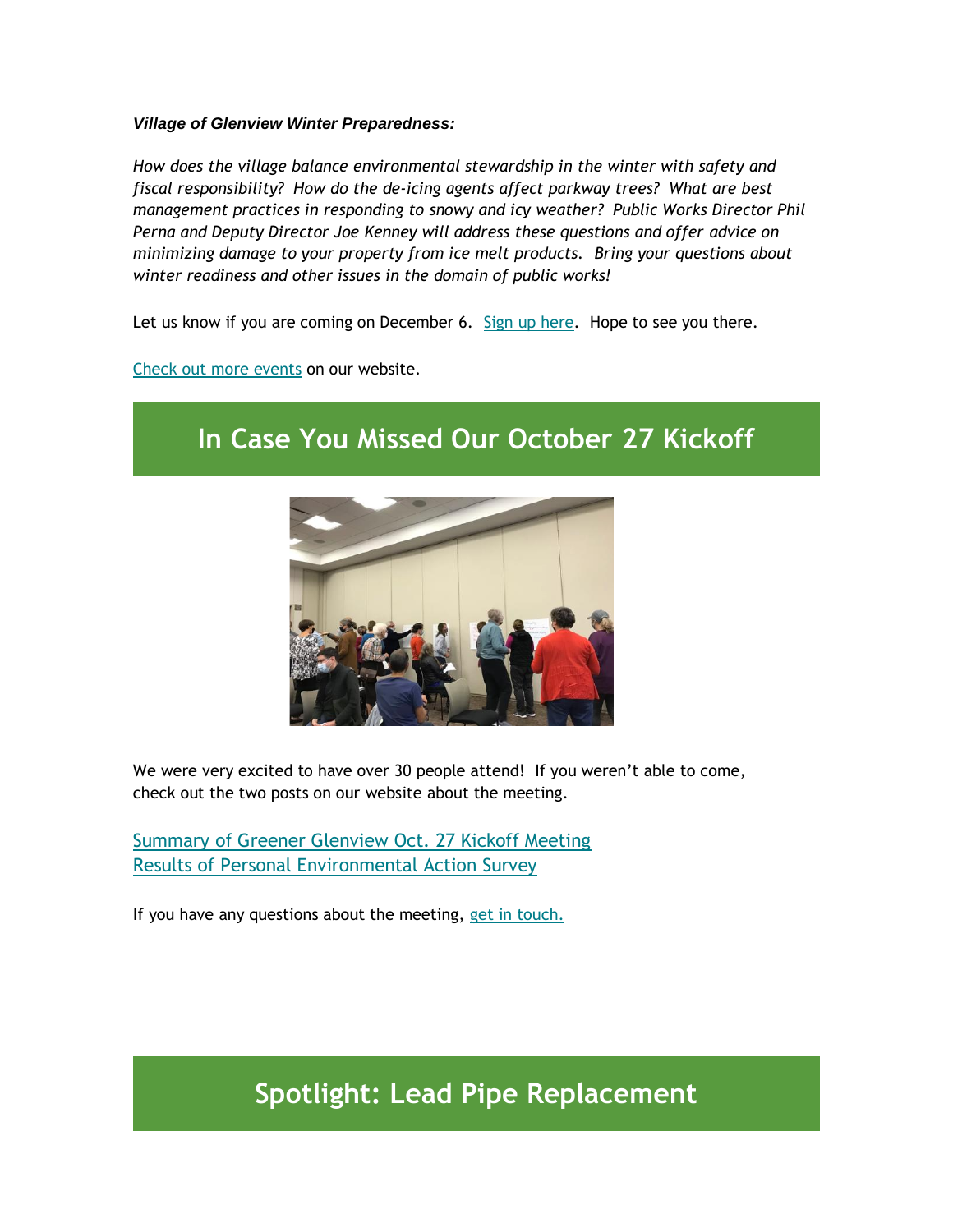### **Lead: An Unseen Local Public Health Issue**

Lead is a potent neurotoxin and its presence in water service lines pose a hidden hazard in every community's drinking water supply.



Illinois has more lead service lines than any other state. To address this issue and make our water supply safer, Governor Pritzker recently signed the [Lead Service Line Replacement](https://ilga.gov/legislation/publicacts/102/PDF/102-0613.pdf)  [and Notification Act,](https://ilga.gov/legislation/publicacts/102/PDF/102-0613.pdf) making Illinois the third state in the country to enact such a law. This law requires the replacement of lead service lines.

[Read more](https://www.greenerglenview.org/post/lead-an-unseen-local-public-health-issue) about water quality in Glenview and learn about potential lead pipes in local homes.

## **Be Sure to Read Our Greener Glenview Posts**

You'll find a wide range of posts on our website. Here are some that might interest you.

[A Walk in Blue Star Memorial Woods](https://www.greenerglenview.org/post/a-walk-in-blue-star-woods) [Eco-Friendly Tips to Winterize Your House](https://www.greenerglenview.org/post/eco-friendly-tips-to-winterize-your-house) [Want to Save Water? Sign up for the Village Water Portal](https://www.greenerglenview.org/post/want-to-save-water-sign-up-for-the-village-water-portal) [The Case Against Gas-Powered Leaf Blowers](https://www.greenerglenview.org/post/the-case-against-gas-powered-leaf-blowers) [Six Ways to Live More Sustainably](https://www.greenerglenview.org/post/6-ways-to-live-more-sustainably)

Read even more [here.](https://www.greenerglenview.org/topics)..

## **How You Can Help Greener Glenview**